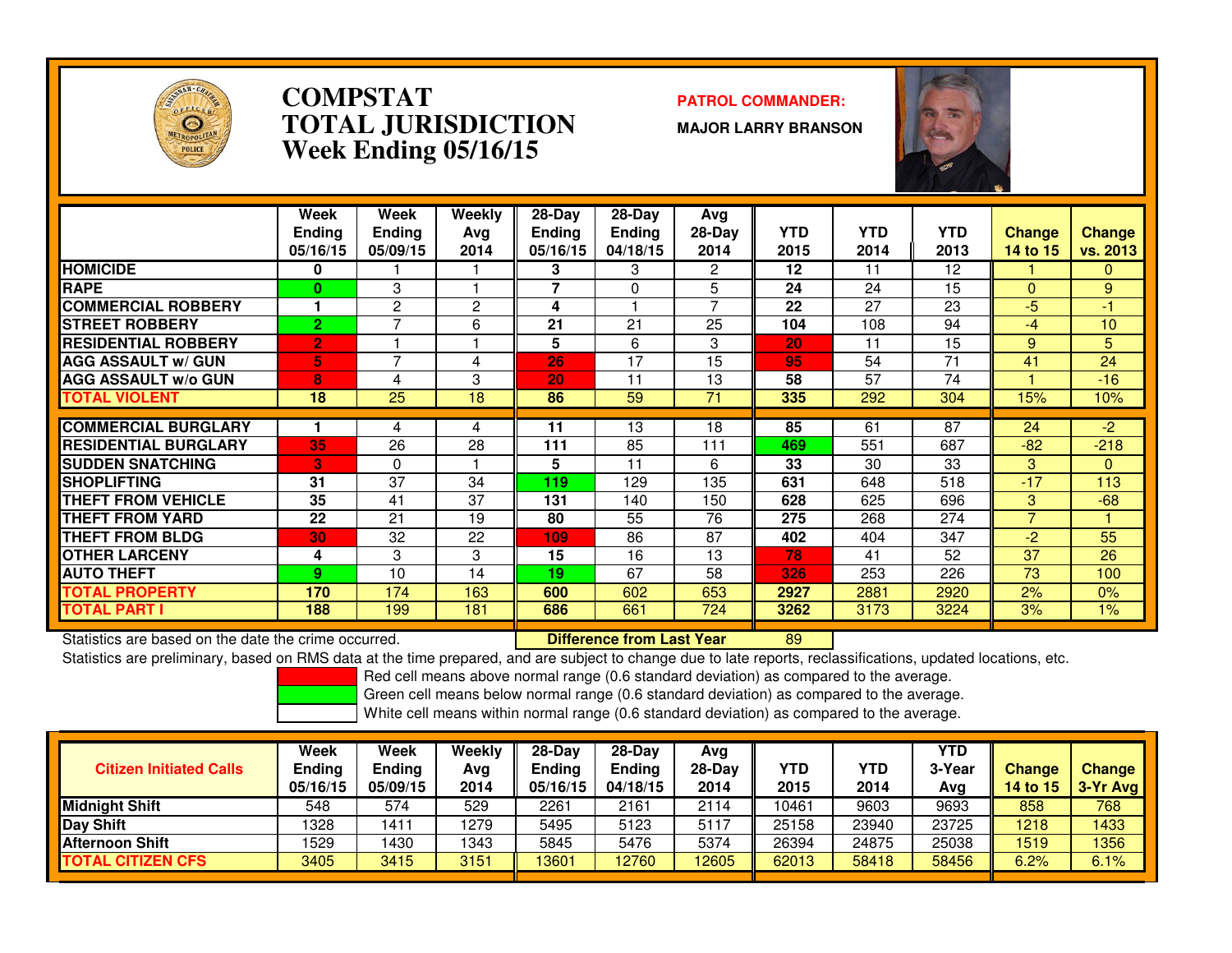

# **COMPSTAT PRECINCT COMMANDER: WEST CHATHAM PRECINCTWeek Ending 05/16/15**

**CAPT. CARL RAMEY**



|                             | Week           | Week          | <b>Weekly</b> | $28 - Day$     | $28 - Day$    | <b>Avg</b> |              |                |            |                |                 |
|-----------------------------|----------------|---------------|---------------|----------------|---------------|------------|--------------|----------------|------------|----------------|-----------------|
|                             | <b>Endina</b>  | <b>Ending</b> | Avg           | <b>Ending</b>  | <b>Ending</b> | $28-Day$   | <b>YTD</b>   | <b>YTD</b>     | <b>YTD</b> | <b>Change</b>  | <b>Change</b>   |
|                             | 05/16/15       | 05/09/15      | 2014          | 05/16/15       | 04/18/15      | 2014       | 2015         | 2014           | 2013       | 14 to 15       | <b>vs. 2013</b> |
| <b>HOMICIDE</b>             | 0              | 0             | $\Omega$      | 0              | 0             | 0          | 0            | $\Omega$       |            | 0              | -1.             |
| <b>RAPE</b>                 | $\bf{0}$       | 2             | $\Omega$      | 3              | $\mathbf{0}$  |            | 6            | 5              | 3          |                | 3               |
| <b>COMMERCIAL ROBBERY</b>   | $\bf{0}$       |               | $\Omega$      |                |               |            | 5            | 4              | 4          |                | 1               |
| <b>STREET ROBBERY</b>       | $\bf{0}$       | 0             |               | $\bf{0}$       | 0             | 3          | 6            | 10             | 13         | -4             | $-7$            |
| <b>RESIDENTIAL ROBBERY</b>  |                |               | $\Omega$      | $\overline{2}$ | $\mathbf{0}$  |            | 4            | 4              | 3          | $\Omega$       | 4               |
| <b>AGG ASSAULT w/ GUN</b>   |                | $\Omega$      | $\mathbf 0$   | 3              | 2             |            | 11           | 4              | 8          | $\overline{ }$ | 3               |
| <b>AGG ASSAULT w/o GUN</b>  | $\overline{2}$ |               | $\Omega$      | 3              | 5             | 2          | 13           | $\overline{ }$ | 10         | 6              | 3               |
| <b>TOTAL VIOLENT</b>        | 4              | 5             | 2             | 12             | 8             | 9          | 45           | 34             | 42         | 32%            | 7%              |
|                             |                |               |               |                |               |            | 27           | 11             | 12         |                |                 |
| <b>COMMERCIAL BURGLARY</b>  | 0              |               |               | 4              | 0             | 4          |              |                |            | 16             | 15              |
| <b>RESIDENTIAL BURGLARY</b> | 6              | 5             | 5             | 20             | 13            | 21         | 92           | 97             | 119        | $-5$           | $-27$           |
| <b>SUDDEN SNATCHING</b>     | $\mathbf 0$    | 0             | 0             | 0              | $\Omega$      |            | $\mathbf{2}$ | $\mathbf{2}$   | $\Omega$   | $\Omega$       | $\overline{2}$  |
| <b>SHOPLIFTING</b>          | 8              | 5             | 5             | 19             | 13            | 19         | 82           | 87             | 58         | $-5$           | 24              |
| <b>THEFT FROM VEHICLE</b>   | 5              | 8             | 6             | 21             | 33            | 26         | 106          | 113            | 91         | $-7$           | 15              |
| <b>THEFT FROM YARD</b>      | 6              | 3             | 3             | 18             | 10            | 12         | 54           | 58             | 33         | -4             | 21              |
| <b>THEFT FROM BLDG</b>      | 4              | 6             | 3             | 16             | 13            | 13         | 66           | 75             | 52         | $-9$           | 14              |
| <b>OTHER LARCENY</b>        |                |               |               | 4              | 5             | 3          | 19           | 10             | 6          | 9              | 13              |
| <b>AUTO THEFT</b>           | $\mathbf{2}$   | 2             | 3             | 4              | 12            | 12         | 72           | 49             | 33         | 23             | 39              |
| <b>TOTAL PROPERTY</b>       | 32             | 31            | 28            | 106            | 99            | 111        | 520          | 502            | 404        | 4%             | 29%             |
| <b>TOTAL PART I</b>         | 36             | 36            | 30            | 118            | 107           | 121        | 565          | 536            | 446        | 5%             | 27%             |

Statistics are based on the date the crime occurred. **Difference from Last Year**  <sup>29</sup>Statistics are preliminary, based on RMS data at the time prepared, and are subject to change due to late reports, reclassifications, updated locations, etc.

Red cell means above normal range (0.6 standard deviation) as compared to the average.

Green cell means below normal range (0.6 standard deviation) as compared to the average.

| <b>Citizen Initiated Calls</b> | Week<br><b>Ending</b><br>05/16/15 | Week<br><b>Ending</b><br>05/09/15 | Weekly<br>Avg<br>2014 | $28-Dav$<br>Ending<br>05/16/15 | $28-Day$<br><b>Ending</b><br>04/18/15 | Avg<br>$28-Day$<br>2014 | YTD<br>2015 | <b>YTD</b><br>2014 | YTD<br>3-Year<br>Avg | <b>Change</b><br>14 to 15 | <b>Change</b><br>3-Yr Avg |
|--------------------------------|-----------------------------------|-----------------------------------|-----------------------|--------------------------------|---------------------------------------|-------------------------|-------------|--------------------|----------------------|---------------------------|---------------------------|
| <b>Midnight Shift</b>          | 97                                | 19                                | 107                   | 437                            | 434                                   | 429                     | 2055        | 1903               | 1907                 | 152                       | 148                       |
| <b>Day Shift</b>               | 305                               | 289                               | 264                   | 1181                           | 1045                                  | 1055                    | 5325        | 4944               | 4915                 | 381                       | 410                       |
| <b>Afternoon Shift</b>         | 304                               | 308                               | 279                   | 1251                           | 1087                                  | 1115                    | 5421        | 5194               | 5146                 | 227                       | 275                       |
| <b>TOTAL CITIZEN CFS</b>       | 706                               | 706                               | 650                   | 2869                           | 2566                                  | 2599                    | 12801       | 12041              | 11969                | 6.3%                      | 7.0%                      |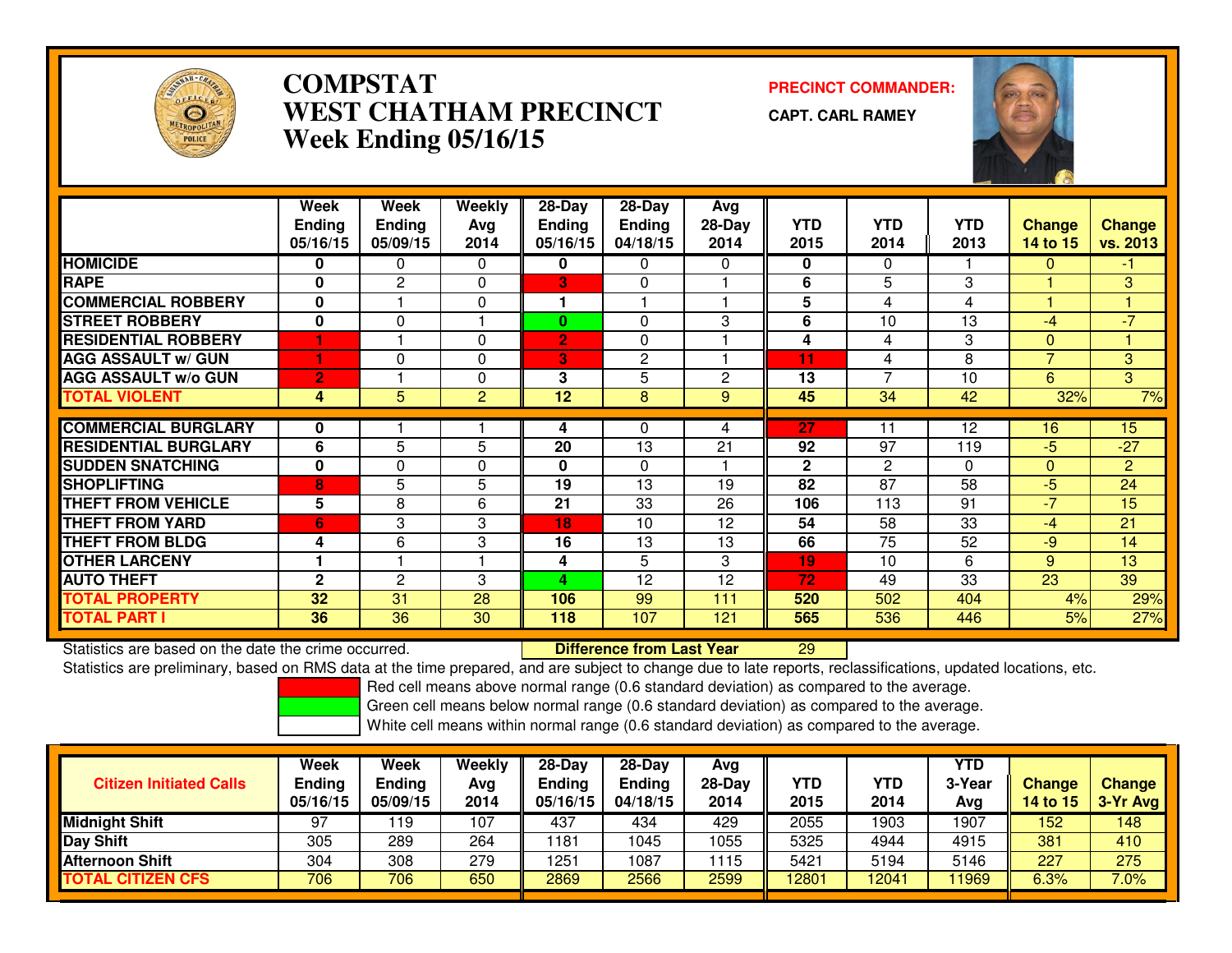

# **COMPSTAT PRECINCT COMMANDER: DOWNTOWN PRECINCTWeek Ending 05/16/15**

**CAPT. Ben Herron**



|                             | Week          | Week           | Weekly       | 28-Day          | 28-Day        | <b>Avg</b>   |                |            |              |                |                |
|-----------------------------|---------------|----------------|--------------|-----------------|---------------|--------------|----------------|------------|--------------|----------------|----------------|
|                             | <b>Ending</b> | <b>Ending</b>  | Avg          | <b>Ending</b>   | <b>Ending</b> | $28-Day$     | YTD            | <b>YTD</b> | <b>YTD</b>   | <b>Change</b>  | <b>Change</b>  |
|                             | 05/16/15      | 05/09/15       | 2014         | 05/16/15        | 04/18/15      | 2014         | 2015           | 2014       | 2013         | 14 to 15       | vs. 2013       |
| <b>HOMICIDE</b>             | 0             | 0              | $\Omega$     |                 | 0             |              |                |            | 4            | $\Omega$       | $-3$           |
| <b>RAPE</b>                 | 0             |                | $\Omega$     |                 | 0             |              | $\overline{7}$ | 3          | 4            | 4              | 3              |
| <b>COMMERCIAL ROBBERY</b>   | $\bf{0}$      | $\Omega$       | $\Omega$     |                 | 0             |              | 3              | 4          | $\mathbf{2}$ | $-1$           |                |
| <b>STREET ROBBERY</b>       |               |                | $\mathbf{2}$ | 9               | 5             | 7            | 33             | 22         | 32           | 11             |                |
| <b>RESIDENTIAL ROBBERY</b>  |               | $\Omega$       | $\Omega$     | $\overline{2}$  | 2             | 0            | 4              | $\Omega$   | 3            | 4              |                |
| <b>AGG ASSAULT w/ GUN</b>   | $\bf{0}$      | $\overline{2}$ |              | 3               | 3             | 3            | 17             | 11         | 19           | 6              | $-2$           |
| <b>AGG ASSAULT w/o GUN</b>  |               | $\overline{2}$ |              | 5               |               | 3            | 10             | 17         | 15           | $\overline{7}$ | $-5$           |
| <b>TOTAL VIOLENT</b>        | 3             | 6              | 4            | 22              | 11            | 16           | 75             | 58         | 79           | 29%            | $-5%$          |
| <b>COMMERCIAL BURGLARY</b>  |               |                |              | $\mathbf{2}$    | 3             | 3            | 9              | 11         | 9            | $-2$           | $\overline{0}$ |
|                             |               |                |              |                 |               |              |                |            |              |                |                |
| <b>RESIDENTIAL BURGLARY</b> | 3             | $\Omega$       | 3            | 9               | 6             | 11           | 40             | 46         | 66           | $-6$           | $-26$          |
| <b>SUDDEN SNATCHING</b>     |               | 0              |              | 3               | 4             | $\mathbf{2}$ | 17             | 10         | 16           | $\overline{7}$ |                |
| <b>SHOPLIFTING</b>          | 3.            | 5              | 4            | 13              | 19            | 18           | 80             | 93         | 59           | $-13$          | 21             |
| <b>THEFT FROM VEHICLE</b>   | 6             | 10             | 9            | 30              | 26            | 36           | 131            | 158        | 141          | $-27$          | $-10$          |
| <b>THEFT FROM YARD</b>      | 5             | 3              | 5            | 12 <sub>2</sub> | 18            | 21           | 64             | 74         | 89           | $-10$          | $-25$          |
| <b>THEFT FROM BLDG</b>      | 3             | 6              | 5            | 19              | 24            | 21           | 87             | 101        | 65           | $-14$          | 22             |
| <b>OTHER LARCENY</b>        |               |                |              | 3               |               | 2            | 11             | 5          | 13           | 6              | $-2$           |
| <b>AUTO THEFT</b>           |               | 2              | 3            | 3               | 11            | 11           | 54             | 37         | 39           | 17             | 15             |
| <b>TOTAL PROPERTY</b>       | 24            | 28             | 31           | 94              | 112           | 125          | 493            | 535        | 497          | $-8%$          | $-1%$          |
| <b>TOTAL PART I</b>         | 27            | 34             | 35           | 116             | 123           | 141          | 568            | 593        | 576          | $-4%$          | $-1%$          |

Statistics are based on the date the crime occurred. **Difference from Last Year**  -25Statistics are preliminary, based on RMS data at the time prepared, and are subject to change due to late reports, reclassifications, updated locations, etc.

Red cell means above normal range (0.6 standard deviation) as compared to the average.

Green cell means below normal range (0.6 standard deviation) as compared to the average.

| <b>Citizen Initiated Calls</b> | Week<br><b>Ending</b><br>05/16/15 | Week<br><b>Ending</b><br>05/09/15 | Weekly<br>Avg<br>2014 | $28-Day$<br>Ending<br>05/16/15 | $28-Day$<br><b>Ending</b><br>04/18/15 | Avg<br>$28-Day$<br>2014 | YTD<br>2015 | <b>YTD</b><br>2014 | YTD<br>3-Year<br>Avg | <b>Change</b><br><b>14 to 15</b> | <b>Change</b><br>3-Yr Avg |
|--------------------------------|-----------------------------------|-----------------------------------|-----------------------|--------------------------------|---------------------------------------|-------------------------|-------------|--------------------|----------------------|----------------------------------|---------------------------|
| <b>Midnight Shift</b>          | 104                               | 126                               | 114                   | 486                            | 487                                   | 457                     | 2219        | 2143               | 2140                 | 76                               | 79                        |
| <b>Day Shift</b>               | 215                               | 267                               | 223                   | 963                            | 927                                   | 891                     | 4487        | 4086               | 4183                 | 401                              | 304                       |
| Afternoon Shift                | 273                               | 253                               | 244                   | 1023                           | 1062                                  | 976                     | 4822        | 4545               | 4545                 | 277                              | 277                       |
| <b>TOTAL CITIZEN CFS</b>       | 592                               | 646                               | 581                   | 2472                           | 2476                                  | 2324                    | 11528       | 10774              | 10867                | 7.0%                             | 6.1%                      |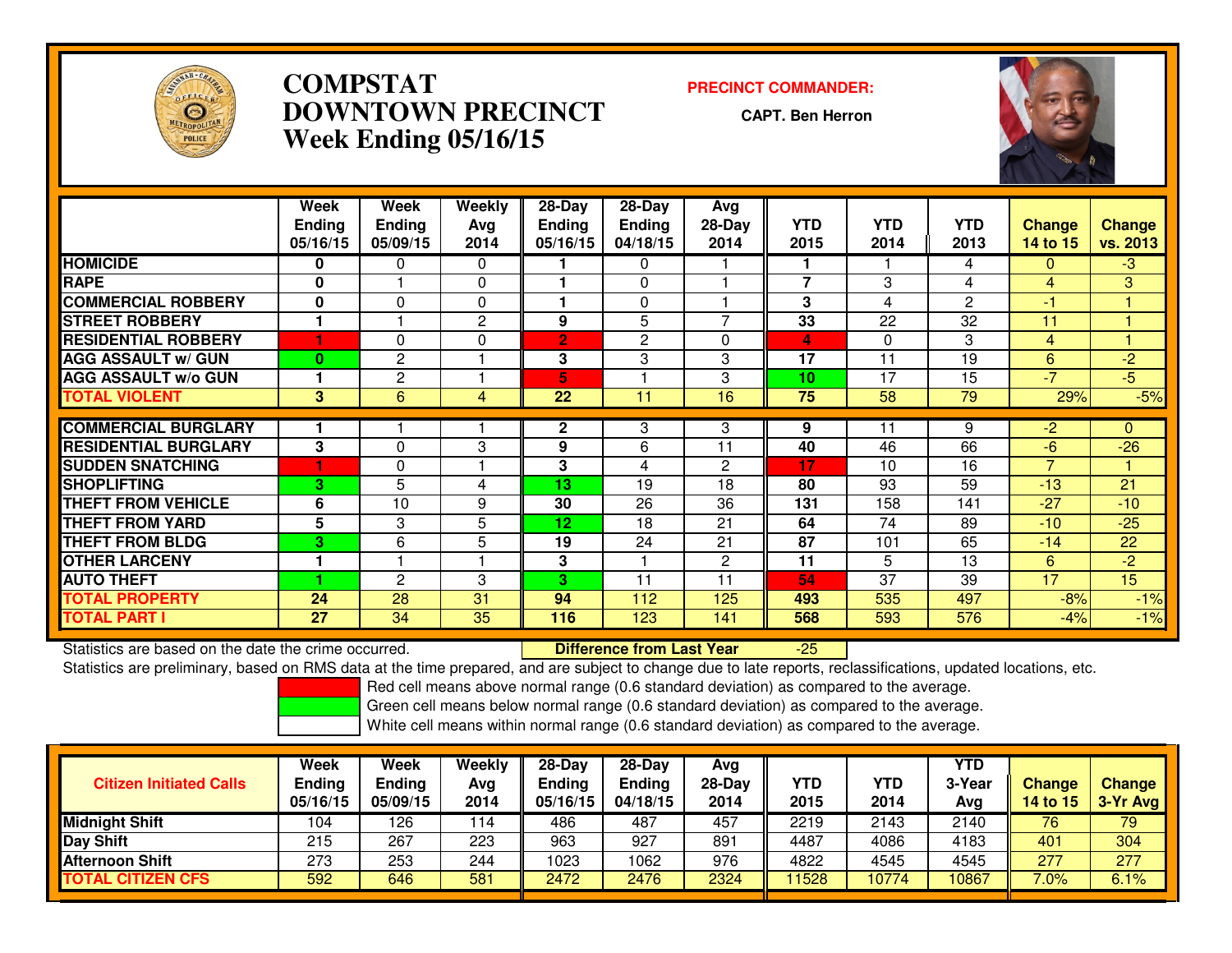

# **COMPSTATCENTRAL PRECINCT Week Ending 05/16/15**

**PRECINCT COMMANDER:**



|                             | Week<br><b>Ending</b><br>05/16/15 | Week<br><b>Ending</b><br>05/09/15 | Weekly<br>Avg<br>2014 | 28-Day<br><b>Ending</b><br>05/16/15 | 28-Day<br><b>Ending</b><br>04/18/15 | Avg<br>$28-Day$<br>2014 | <b>YTD</b><br>2015 | <b>YTD</b><br>2014 | <b>YTD</b><br>2013 | <b>Change</b><br>14 to 15 | <b>Change</b><br>vs. 2013 |
|-----------------------------|-----------------------------------|-----------------------------------|-----------------------|-------------------------------------|-------------------------------------|-------------------------|--------------------|--------------------|--------------------|---------------------------|---------------------------|
| <b>HOMICIDE</b>             | 0                                 |                                   | $\Omega$              |                                     | 3                                   |                         | 6                  |                    | 3                  | -1                        | 3                         |
| <b>RAPE</b>                 | $\bf{0}$                          | 0                                 | $\Omega$              | 0                                   | 0                                   |                         | 4                  | 8                  | 3                  | $-4$                      |                           |
| <b>COMMERCIAL ROBBERY</b>   |                                   | $\Omega$                          | $\Omega$              |                                     | 0                                   |                         | 3                  | 8                  | 5                  | -5                        | $-2$                      |
|                             |                                   |                                   |                       |                                     |                                     |                         |                    |                    |                    |                           |                           |
| <b>STREET ROBBERY</b>       | $\mathbf{0}$                      | $\overline{2}$                    | $\mathbf{2}$          | 5                                   | $\overline{7}$                      | 8                       | 30                 | 41                 | 25                 | $-11$                     | 5                         |
| <b>RESIDENTIAL ROBBERY</b>  | $\bf{0}$                          | 0                                 | $\Omega$              |                                     |                                     | 0                       | $\mathbf{2}$       | $\Omega$           | 3                  | $\overline{2}$            | -1                        |
| <b>AGG ASSAULT w/ GUN</b>   | 4                                 | 2                                 | 2                     | 7                                   | 6                                   | 6                       | 33                 | 21                 | 18                 | 12                        | 15                        |
| <b>AGG ASSAULT w/o GUN</b>  | 3                                 | 0                                 |                       | 3                                   | 4                                   | 3                       | 15                 | 12                 | 24                 | 3                         | $-9$                      |
| <b>TOTAL VIOLENT</b>        | 5.                                | 5                                 | 5                     | 18                                  | 21                                  | 21                      | 93                 | 97                 | 81                 | $-4%$                     | 15%                       |
|                             |                                   |                                   |                       |                                     |                                     |                         |                    |                    |                    |                           |                           |
| <b>COMMERCIAL BURGLARY</b>  | 0                                 |                                   |                       | 4                                   | 6                                   | 4                       | 26                 | 13                 | 27                 | 13                        | -1                        |
| <b>RESIDENTIAL BURGLARY</b> | 10                                | 13                                | 9                     | 36                                  | 19                                  | 34                      | 129                | 172                | 186                | $-43$                     | $-57$                     |
| <b>SUDDEN SNATCHING</b>     | $\mathbf 0$                       | $\Omega$                          | $\Omega$              | 0                                   |                                     |                         | 5                  | 4                  | 6                  |                           | -1                        |
| <b>ISHOPLIFTING</b>         |                                   | 3                                 | $\mathbf{2}$          | 9                                   | 6                                   | 8                       | 34                 | 39                 | 40                 | -5                        | $-6$                      |
| <b>THEFT FROM VEHICLE</b>   | 15                                | 12                                | 9                     | 44                                  | 31                                  | 36                      | 188                | 148                | 153                | 40                        | 35                        |
| <b>THEFT FROM YARD</b>      | 6                                 | 4                                 | 5                     | 19                                  | 10                                  | 20                      | 66                 | 55                 | 67                 | 11                        | -1                        |
| <b>THEFT FROM BLDG</b>      | 5                                 | 5                                 | 4                     | 17                                  | 14                                  | 18                      | 72                 | 71                 | 79                 |                           | $-7$                      |
| <b>OTHER LARCENY</b>        |                                   | 0                                 |                       | 4                                   | $\overline{2}$                      | $\overline{c}$          | 21                 | $\mathbf{2}$       | 6                  | 19                        | 15                        |
| <b>AUTO THEFT</b>           | 3                                 | 3                                 | 4                     | 6.                                  | 20                                  | 17                      | 86                 | 91                 | 62                 | $-5$                      | 24                        |
| <b>TOTAL PROPERTY</b>       | 41                                | 41                                | 35                    | 139                                 | 109                                 | 141                     | 627                | 595                | 626                | 5%                        | 0%                        |
| <b>TOTAL PART I</b>         | 46                                | 46                                | 40                    | 157                                 | 130                                 | 162                     | 720                | 692                | 707                | 4%                        | 2%                        |

Statistics are based on the date the crime occurred. **Difference from Last Year** 

Statistics are based on the date the crime occurred.<br>Statistics are preliminary, based on RMS data at the time prepared, and are subject to change due to late reports, reclassifications, updated locations, etc.

Red cell means above normal range (0.6 standard deviation) as compared to the average.

Green cell means below normal range (0.6 standard deviation) as compared to the average.

| <b>Citizen Initiated Calls</b> | Week<br><b>Ending</b><br>05/16/15 | Week<br><b>Ending</b><br>05/09/15 | Weekly<br>Avg<br>2014 | 28-Day<br><b>Ending</b><br>05/16/15 | $28-Dav$<br><b>Ending</b><br>04/18/15 | Ava<br>$28-Day$<br>2014 | <b>YTD</b><br>2015 | YTD<br>2014 | YTD<br>3-Year<br>Avg | <b>Change</b><br>14 to $15$ | <b>Change</b><br>3-Yr Avg |
|--------------------------------|-----------------------------------|-----------------------------------|-----------------------|-------------------------------------|---------------------------------------|-------------------------|--------------------|-------------|----------------------|-----------------------------|---------------------------|
| Midnight Shift                 | 141                               | 108                               | 116                   | 480                                 | 490                                   | 463                     | 2333               | 2034        | 2102                 | 299                         | 231                       |
| Day Shift                      | 294                               | 280                               | 268                   | 158                                 | 069                                   | 1074                    | 5158               | 5077        | 4822                 | 81                          | 336                       |
| Afternoon Shift                | 326                               | 306                               | 274                   | 1262                                | 129                                   | 1098                    | 5537               | 5079        | 5227                 | 458                         | 310                       |
| <b>TOTAL CITIZEN CFS</b>       | 761                               | 694                               | 659                   | 2900                                | 2688                                  | 2635                    | 13028              | 12190       | 12151                | 6.9%                        | 7.2%                      |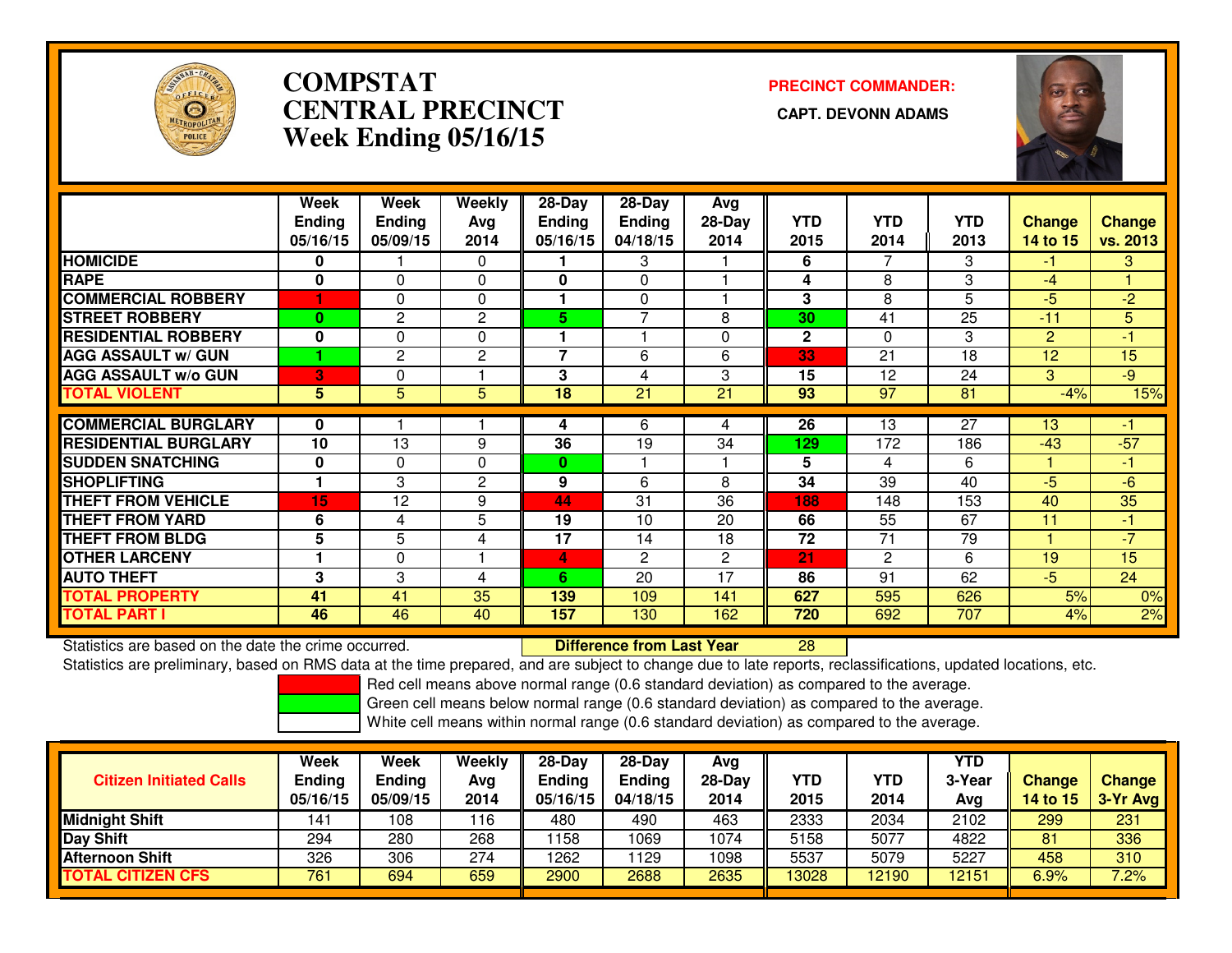

### **COMPSTAT PRECINCT COMMANDER: SOUTHSIDE PRECINCT CAPT. TERRY SHOOPWeek Ending 05/16/15**



|                             | Week<br><b>Ending</b><br>05/16/15 | Week<br><b>Ending</b><br>05/09/15 | Weekly<br>Avg<br>2014 | $28-Day$<br><b>Ending</b><br>05/16/15 | $28-Day$<br>Ending<br>04/18/15 | Avg<br>28-Day<br>2014 | <b>YTD</b><br>2015 | <b>YTD</b><br>2014       | <b>YTD</b><br>2013 | <b>Change</b><br><b>14 to 15</b> | Change<br>vs. 2013 |
|-----------------------------|-----------------------------------|-----------------------------------|-----------------------|---------------------------------------|--------------------------------|-----------------------|--------------------|--------------------------|--------------------|----------------------------------|--------------------|
| <b>HOMICIDE</b>             | 0                                 | 0                                 | $\Omega$              | 0                                     | 0                              | 0                     |                    |                          | $\overline{2}$     | $\Omega$                         | $-1$               |
| <b>RAPE</b>                 | $\bf{0}$                          | $\Omega$                          | $\Omega$              | 2                                     | 0                              |                       | 4                  |                          | 2                  | 3                                | $\overline{2}$     |
| <b>ICOMMERCIAL ROBBERY</b>  | 0                                 | $\Omega$                          |                       | 0                                     | 0                              | 3                     | 5                  | $\overline{\phantom{a}}$ | 6                  | $-2$                             | $-1$               |
| <b>STREET ROBBERY</b>       |                                   | 4                                 |                       | 5                                     | 4                              | 4                     | 17                 | 18                       | 8                  | -1                               | 9                  |
| <b>RESIDENTIAL ROBBERY</b>  | 0                                 | $\Omega$                          | $\Omega$              | $\bf{0}$                              | $\overline{2}$                 |                       | 5                  | 5                        | $\overline{2}$     | $\Omega$                         | 3                  |
| <b>AGG ASSAULT w/ GUN</b>   |                                   |                                   | $\Omega$              | $\mathbf{2}$                          | 0                              |                       | 6                  | 3                        | 8                  | 3                                | $-2$               |
| <b>AGG ASSAULT w/o GUN</b>  | 0                                 |                                   | $\Omega$              | 5                                     | 0                              | 2                     | 11                 | ⇁                        | 17                 | 4                                | $-6$               |
| <b>TOTAL VIOLENT</b>        | $\overline{2}$                    | 6                                 | 3                     | 14                                    | 6                              | 11                    | 49                 | 42                       | 45                 | 17%                              | 9%                 |
| <b>COMMERCIAL BURGLARY</b>  | 0                                 |                                   |                       |                                       | 4                              | 3                     | 18                 | 15                       | 24                 | 3                                | $-6$               |
| <b>RESIDENTIAL BURGLARY</b> | 8                                 | $\overline{ }$                    | 5                     | 23                                    | 24                             | 18                    | 105                | 95                       | 144                | 10                               | $-39$              |
| <b>SUDDEN SNATCHING</b>     |                                   | $\Omega$                          | $\Omega$              |                                       | 6                              |                       | 7                  | 5                        | 5                  | $\overline{2}$                   | $\overline{2}$     |
| <b>SHOPLIFTING</b>          | 10                                | 14                                | 13                    | 50                                    | 60                             | 51                    | 265                | $\overline{257}$         | 243                | 8                                | 22                 |
| <b>THEFT FROM VEHICLE</b>   | 7                                 | 7                                 | 7                     | 25                                    | 28                             | 27                    | 117                | 104                      | 173                | 13                               | $-56$              |
| <b>THEFT FROM YARD</b>      |                                   | 6                                 | 2                     | 14                                    | 8                              | 9                     | 46                 | 38                       | 37                 | 8                                | 9                  |
| <b>THEFT FROM BLDG</b>      | 8                                 | 10                                | 4                     | 31                                    | 20                             | 17                    | 90                 | 66                       | 85                 | 24                               | $\overline{5}$     |
| <b>OTHER LARCENY</b>        | 0                                 | $\Omega$                          |                       | $\mathbf{2}$                          | 4                              | 2                     | 13                 | 11                       | 18                 | $\overline{2}$                   | $-5$               |
| <b>AUTO THEFT</b>           | $\mathbf{2}$                      | 3                                 | $\overline{2}$        | 5                                     | 13                             | 8                     | 71                 | 36                       | 50                 | 35                               | 21                 |
| <b>TOTAL PROPERTY</b>       | 37                                | 48                                | 34                    | 152                                   | 167                            | 136                   | 732                | 627                      | 779                | 17%                              | $-6%$              |
| <b>TOTAL PART I</b>         | 39                                | 54                                | 37                    | 166                                   | 173                            | 148                   | 781                | 669                      | 824                | 17%                              | $-5%$              |

Statistics are based on the date the crime occurred. **Difference from Last Year** 

<sup>112</sup>

Statistics are preliminary, based on RMS data at the time prepared, and are subject to change due to late reports, reclassifications, updated locations, etc.

Red cell means above normal range (0.6 standard deviation) as compared to the average.

Green cell means below normal range (0.6 standard deviation) as compared to the average.

| <b>Citizen Initiated Calls</b> | <b>Week</b><br><b>Ending</b><br>05/16/15 | <b>Week</b><br><b>Ending</b><br>05/09/15 | Weekly<br>Avg<br>2014 | $28-Dav$<br><b>Ending</b><br>05/16/15 | $28-Dav$<br><b>Ending</b><br>04/18/15 | Ava<br>28-Dav<br>2014 | YTD<br>2015 | YTD<br>2014 | YTD<br>3-Year<br>Ava | <b>Change</b><br><b>14 to 15</b> | <b>Change</b><br>3-Yr Avg |
|--------------------------------|------------------------------------------|------------------------------------------|-----------------------|---------------------------------------|---------------------------------------|-----------------------|-------------|-------------|----------------------|----------------------------------|---------------------------|
| <b>Midnight Shift</b>          | 104                                      | 09 ا                                     | 91                    | 431                                   | 346                                   | 363                   | 1920        | 1679        | 1725                 | 241                              | 195                       |
| <b>Day Shift</b>               | 245                                      | 291                                      | 259                   | 1080                                  | 1086                                  | 1038                  | 5252        | 4810        | 4822                 | 442                              | 430                       |
| <b>Afternoon Shift</b>         | 285                                      | 279                                      | 259                   | 1082                                  | 1024                                  | 1034                  | 5090        | 4696        | 4775                 | 394                              | 315                       |
| <b>TOTAL CITIZEN CFS</b>       | 634                                      | 679                                      | 609                   | 2593                                  | 2456                                  | 2435                  | 12262       | 1185        | 11322                | 9.6%                             | 8.3%                      |